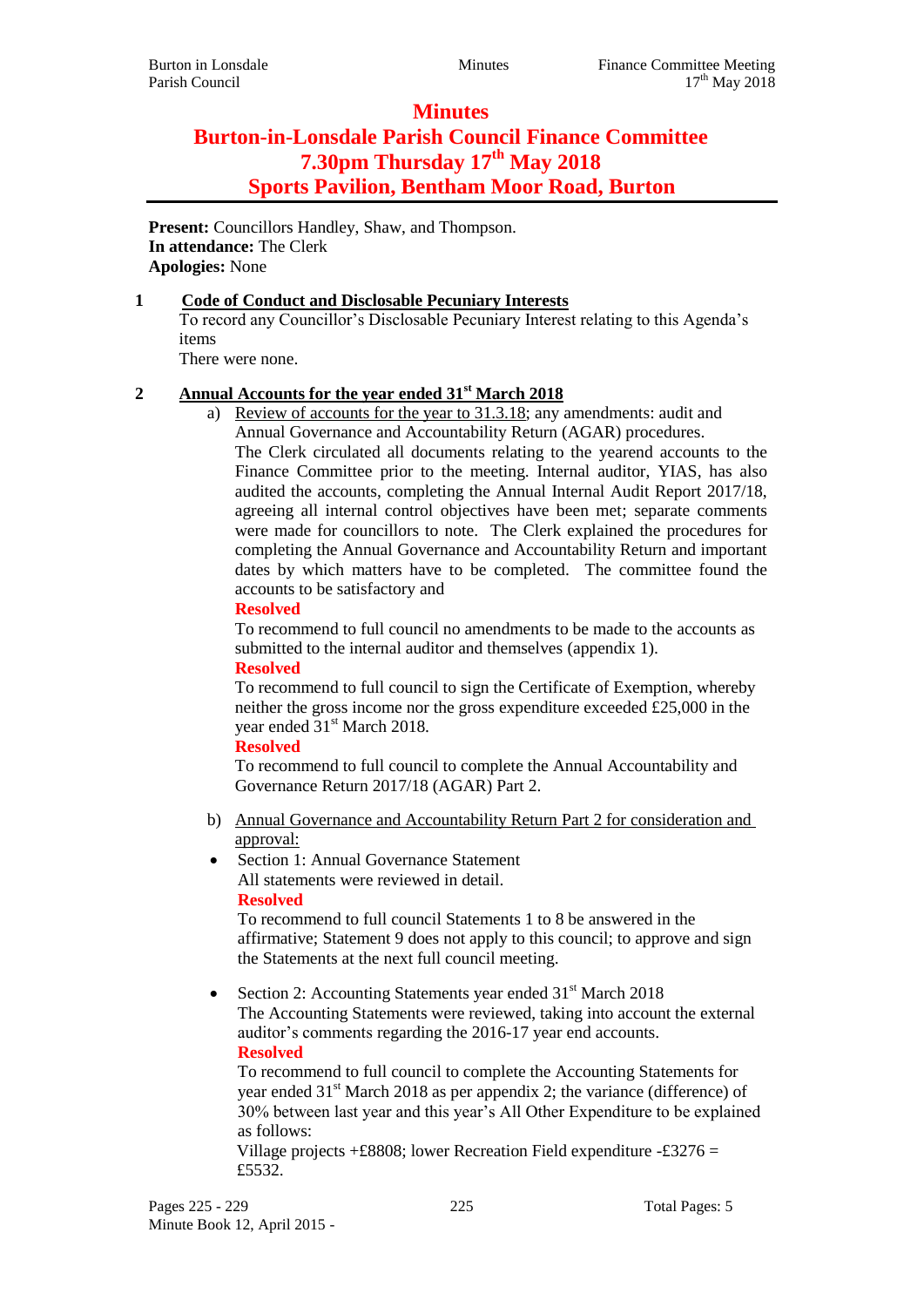- Annual Governance and Accountability Return: signing of Accounting **Statements** See above resolutions.
- Public Rights: suggested inspection dates Monday  $11<sup>th</sup>$  June to Friday  $20<sup>th</sup>$ July 2018 (30 working days); web publication  $10^{th}$  June 2018 **Resolved**

To recommend to full council the period for the exercise of public rights be from Monday 11<sup>th</sup> June to Friday  $20^{th}$  July (30 working days).

c) Risk Assessments Review (physical and financial); insurance cover and recommendations for 2018-19

#### **Resolved**

To include the new play equipment (Spider Climber) and Outdoor Gym in the both the risk assessment and the insurance schedule with immediate effect.

It was noted each item of equipment in the outdoor gym has instructions for use attached to its main post; it was further

#### **Resolved**

To erect a Notice for Users, highlighting each item's instructions, taking advice from various parties regarding wording.

#### **3 Recommendations to full Council**

- a) To recommend the 2017-18 annual accounts with/out amendment(s) be agreed. See item 2a above.
- b) To propose to full council the items in 2b above. See item 2b above.
- c) To submit completed & approved AGAR Exemption Certificate to External Auditor by  $11^{th}$  June 2018 See item 2a above.
- d) To recommend the risk assessment findings with/out amendments, and any subsequent amendments to insurance cover See item 2c above.
- e) To immediately review insurance provision for the period  $1<sup>st</sup>$  June 2018 to  $31<sup>st</sup>$  May 2019. **Resolved**

To recommend to full council to take up the offer of a three year policy, at the rate of £1200.65 per annum (vs £1261.22 for one year only), subject to additional Recreation Field equipment detailed in item 2c above.

## **5 Date, time and venue next monthly Parish Council meeting**

It was noted the next full council meeting will be held at  $7.30 \text{pm}$ , Thursday  $24^{\text{th}}$  May, Village Hall, Burton in Lonsdale; it will be chaired by vice Chairman Cllr Handley.

The meeting closed at 8.35pm.

**Signed ............................................................. Dated ..........................**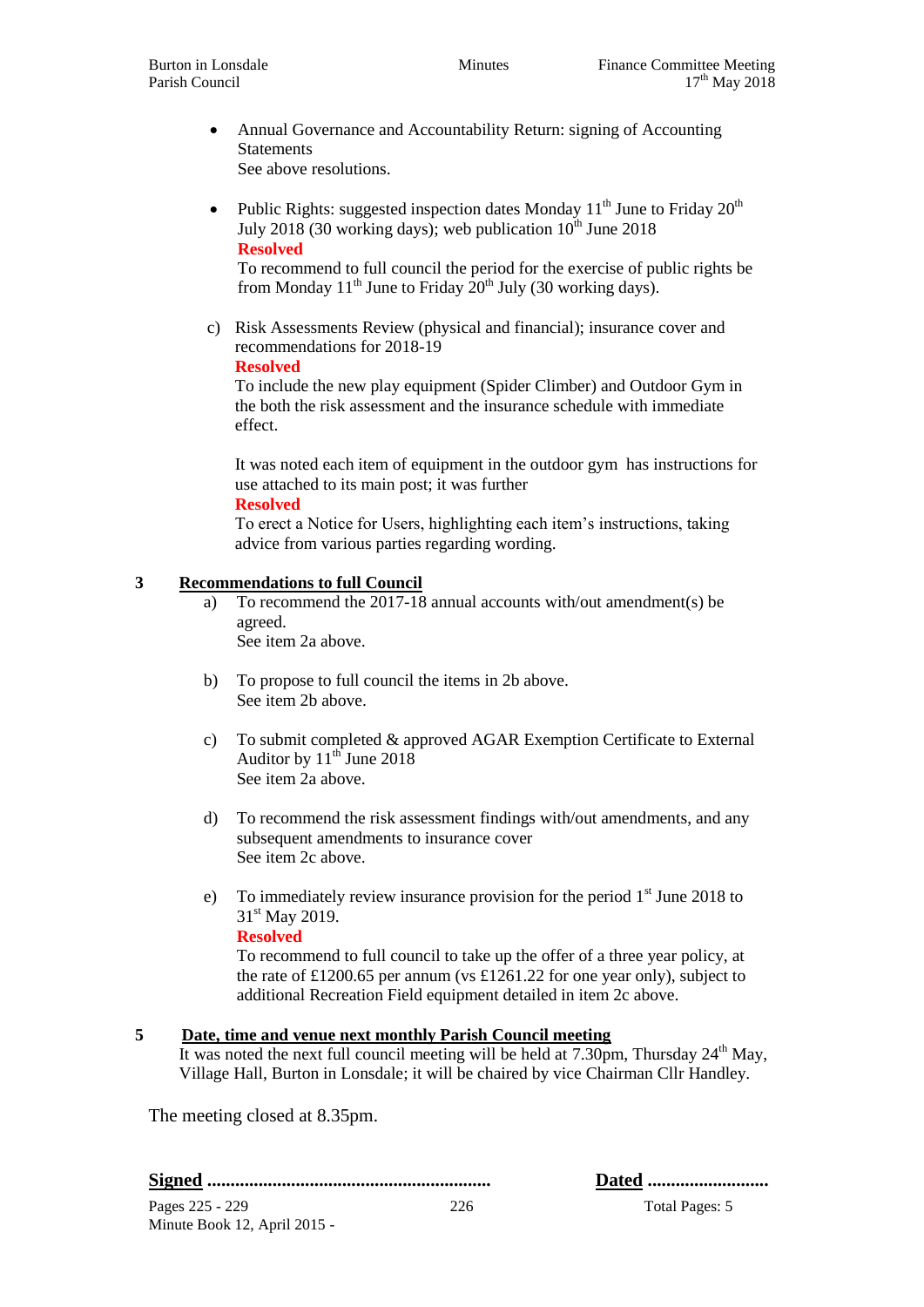Appendix 1

## **Receipts and Payments Year Ended 31st March 2018**

| year end<br><u>31.03.17</u> | <u>Receipts</u>                  | year end<br>31.03.18 |
|-----------------------------|----------------------------------|----------------------|
|                             |                                  |                      |
| 14,488.00                   | Precept                          | 15,509.00            |
| 262.00                      | <b>CDC Grant</b>                 | 491.00               |
| 8.85                        | <b>Bank Interest</b>             | 7.45                 |
| 300.00                      | Sundry Income                    | 300.00               |
| 4,561.29                    | <b>Grants/Donations</b>          | 3,353.00             |
| 1,431.00                    | <b>Hire Fees</b>                 | 1,431.00             |
| 0.00                        | Miscellaneous                    | 274.40               |
| 1,087.72                    | <b>VAT Received</b>              | 2,177.99             |
| 22,138.86                   | <b>Total Income</b>              | 23,543.84            |
|                             | <b>Payments</b>                  |                      |
| 1,034.79                    | Administration                   | 1,280.11             |
| 2,323.22                    | <b>Staff Costs</b>               | 2,323.32             |
|                             | Section 137 Payments             | 0.00                 |
|                             | Village Projects 2017-18         | 8,807.60             |
| 794.02                      | Utilities excl Rec Field         | 0.00                 |
| 2,393.73                    | <b>Street Lights Maintenance</b> | 2,039.25             |
| 2,572.13                    | Maintenance                      | 1,361.49             |
| 6,011.09                    | <b>Rec Field committee</b>       | 2,735.09             |
| 1,818.64                    | Sports Pavilion project          | 862.62               |
| 532.18                      | Sports Pavilion: maintenance     | 763.37               |
| 276.00                      | Subscriptions                    | 152.00               |
| 892.01                      | Insurances                       | 1,087.05             |
| 101.50                      | Room Hire                        | 112.00               |
| 675.00                      | <b>Audit Fees</b>                | 375.00               |
| 0.00                        | Donations                        | 0.00                 |
| 61.92                       | <b>Sundries</b>                  | 89.85                |
| 0.00                        | Elections                        | 0.00                 |
| 0.00                        | Miscellaneous                    | 0.00                 |
| 50.00                       | <b>Petty Cash</b>                | 0.00                 |
| 2,174.94                    | <b>VAT Paid</b>                  | 2,611.09             |
| 21,711.17                   | <b>Total Expenditure</b>         | 24,599.84            |
|                             |                                  |                      |
|                             | <b>Cumulative Fund Balance</b>   |                      |
| 21,298.40                   | Balance brought forward          | 21,726.09            |
| 22,138.86                   | Add total receipts               | 23,543.84            |
| 43,437.26                   |                                  | 45,269.93            |
| 21,711.17                   | Less total payments              | 24,599.84            |
| 21,726.09                   | <b>Balance carried forward</b>   | 20,670.09            |
|                             |                                  |                      |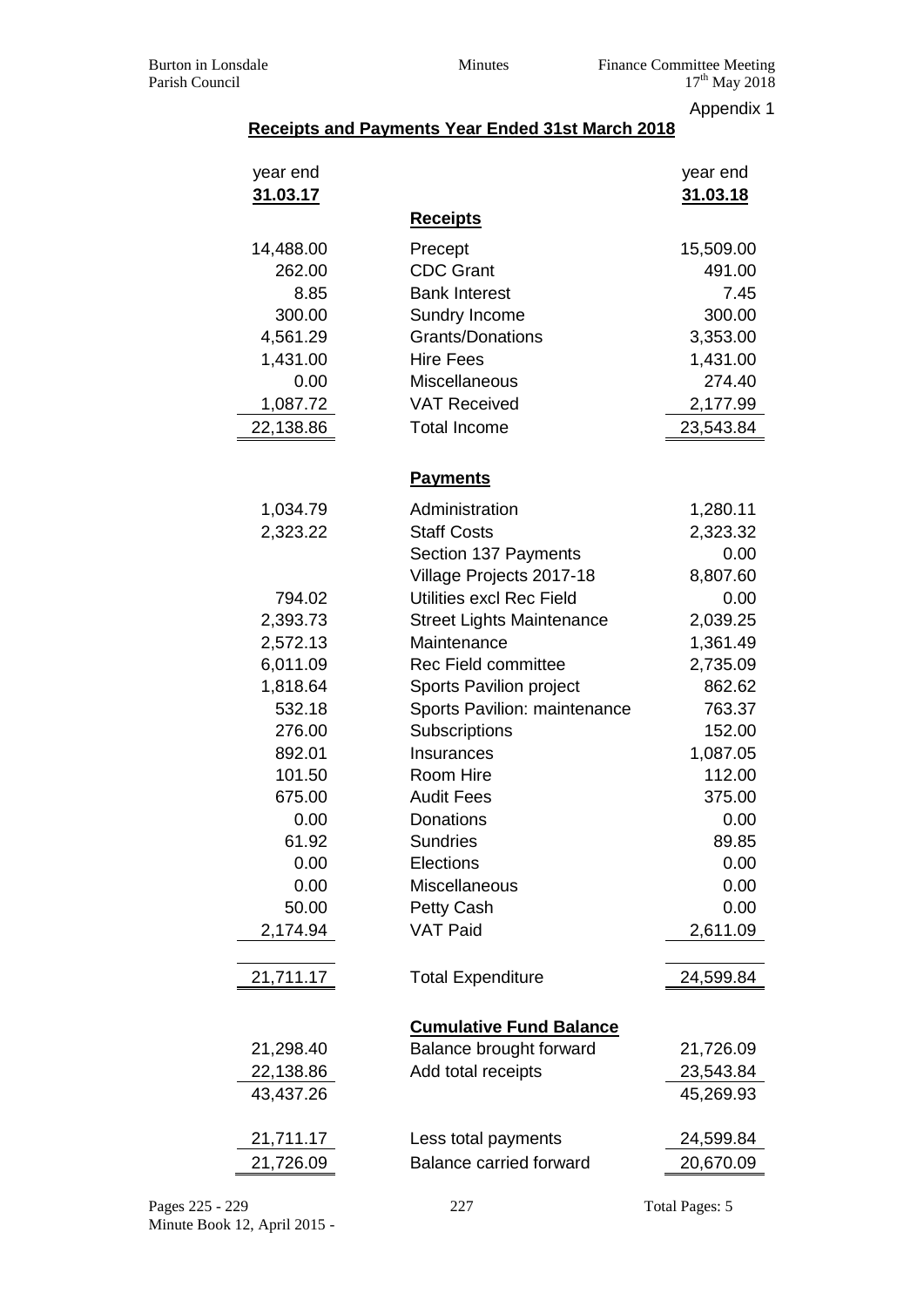| <b>Burton</b> in Lonsdale<br>Parish Council |                                 | Minutes                                                                   | <b>Finance Committee Meeting</b><br>$17^{th}$ May 2018 |           |           |
|---------------------------------------------|---------------------------------|---------------------------------------------------------------------------|--------------------------------------------------------|-----------|-----------|
|                                             | <b>Balance brought forward:</b> | Bank Accounts Reconciliation for period 1st April 2017 to 31st March 2018 |                                                        |           |           |
|                                             |                                 |                                                                           |                                                        |           |           |
|                                             | <b>Current Account</b>          |                                                                           | 1.4.17                                                 | 300.00    |           |
| <b>Business Reserve A/c</b>                 |                                 | 1.4.17                                                                    | 24,173.21                                              |           |           |
| O/S cheques                                 |                                 | 1.4.17                                                                    | $-2,747.12$                                            |           |           |
|                                             |                                 |                                                                           |                                                        |           | 21,726.09 |
| Add:                                        | Receipts                        |                                                                           |                                                        | 23,543.84 |           |
|                                             |                                 |                                                                           |                                                        |           | 23,543.84 |
|                                             |                                 |                                                                           |                                                        |           | 45,269.93 |
|                                             | Payments                        |                                                                           |                                                        |           |           |
|                                             |                                 | April-June                                                                |                                                        | 4,745.53  |           |
|                                             |                                 | July - Sept                                                               |                                                        | 3,815.33  |           |
|                                             |                                 | Oct - Dec                                                                 |                                                        | 4,195.67  |           |
|                                             |                                 | Jan - Mar                                                                 |                                                        | 11,843.31 |           |
|                                             |                                 |                                                                           |                                                        |           | 24,599.84 |
|                                             |                                 |                                                                           |                                                        |           |           |
|                                             |                                 |                                                                           | balance c/f                                            |           | 20,670.09 |
|                                             | <b>Bank Reconciliation at</b>   |                                                                           |                                                        |           |           |
|                                             |                                 |                                                                           |                                                        |           |           |
|                                             | <b>Current Account</b>          |                                                                           | 300.00                                                 |           |           |
|                                             | Business Reserve A/c @ 31.03.18 |                                                                           | 28,899.51                                              |           |           |
|                                             |                                 |                                                                           | 29,199.51                                              |           |           |
|                                             |                                 | O/S cheques at 31.03.18 and inc Mar                                       |                                                        |           |           |
| payment                                     |                                 |                                                                           | $-8,529.42$                                            |           |           |
|                                             |                                 |                                                                           | 20,670.09                                              |           |           |